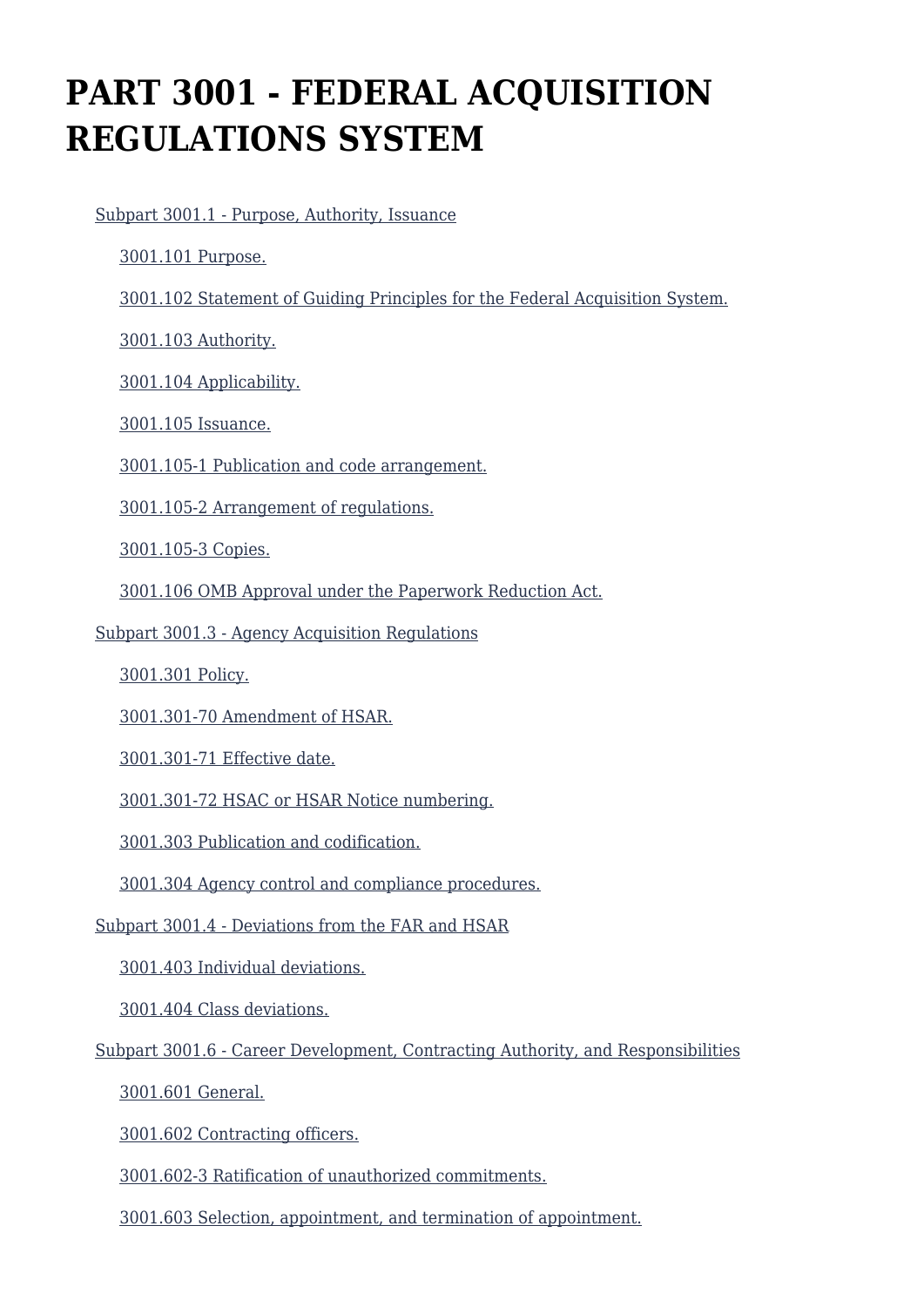[3001.603-1 General.](https://origin-www.acquisition.gov/%5Brp:link:hsar-part-3001%5D#Section_3001_603_1_T48_70282415)

[Subpart 3001.7 - Determinations and Findings](https://origin-www.acquisition.gov/%5Brp:link:hsar-part-3001%5D#Subpart_3001_7_T48_702825)

[3001.704 Content.](https://origin-www.acquisition.gov/%5Brp:link:hsar-part-3001%5D#Section_3001_704_T48_70282511)

 [Subpart 3001.70 - Other Determinations, Waivers, Exceptions, Approvals, Reviews, and](https://origin-www.acquisition.gov/%5Brp:link:hsar-part-3001%5D#Subpart_3001_70_T48_702826) **[Submittals](https://origin-www.acquisition.gov/%5Brp:link:hsar-part-3001%5D#Subpart_3001_70_T48_702826)** 

[3001.7000 Coordination and approval.](https://origin-www.acquisition.gov/%5Brp:link:hsar-part-3001%5D#Section_3001_7000_T48_70282611)

[3001.7001 Content.](https://origin-www.acquisition.gov/%5Brp:link:hsar-part-3001%5D#Section_3001_7001_T48_70282612)

### **Subpart 3001.1 - Purpose, Authority, Issuance**

#### **3001.101 Purpose.**

The Department of Homeland Security Acquisition Regulation (HSAR) establishes uniform acquisition policies and procedures, which implement and supplement the Federal Acquisition Regulation (FAR).

#### **3001.102 Statement of Guiding Principles for the Federal Acquisition System.**

(d) The FAR and this supplement are to be interpreted permissively, if consistent with statutory and regulatory requirements, policy, and sound professional judgment.

#### **3001.103 Authority.**

The HSAR is issued by DHS's Chief Procurement Officer, who is the Senior Procurement Executive (SPE), see 41 U.S.C. 1702 and DHS Delegation Number 0702, under authority of 5 U.S.C. 301-302, the Office of Federal Procurement Policy Act, Pub. L. No. 93-400, 88 Stat. 796 (1974), including sections 22 and 25, 41 U.S.C. 1707, 1302 and 1303, and (FAR) 48 CFR part 1, subpart 1.3.

#### **3001.104 Applicability.**

(a) The following order of precedence applies to resolve any acquisition regulation or procedural inconsistency found within HSAR or the Homeland Security Acquisition Manual (HSAM):

(1) Statute;

(2) FAR or other applicable regulation or Executive Order;

- (3) HSAR;
- (4) Department of Homeland Security (DHS) Directives; and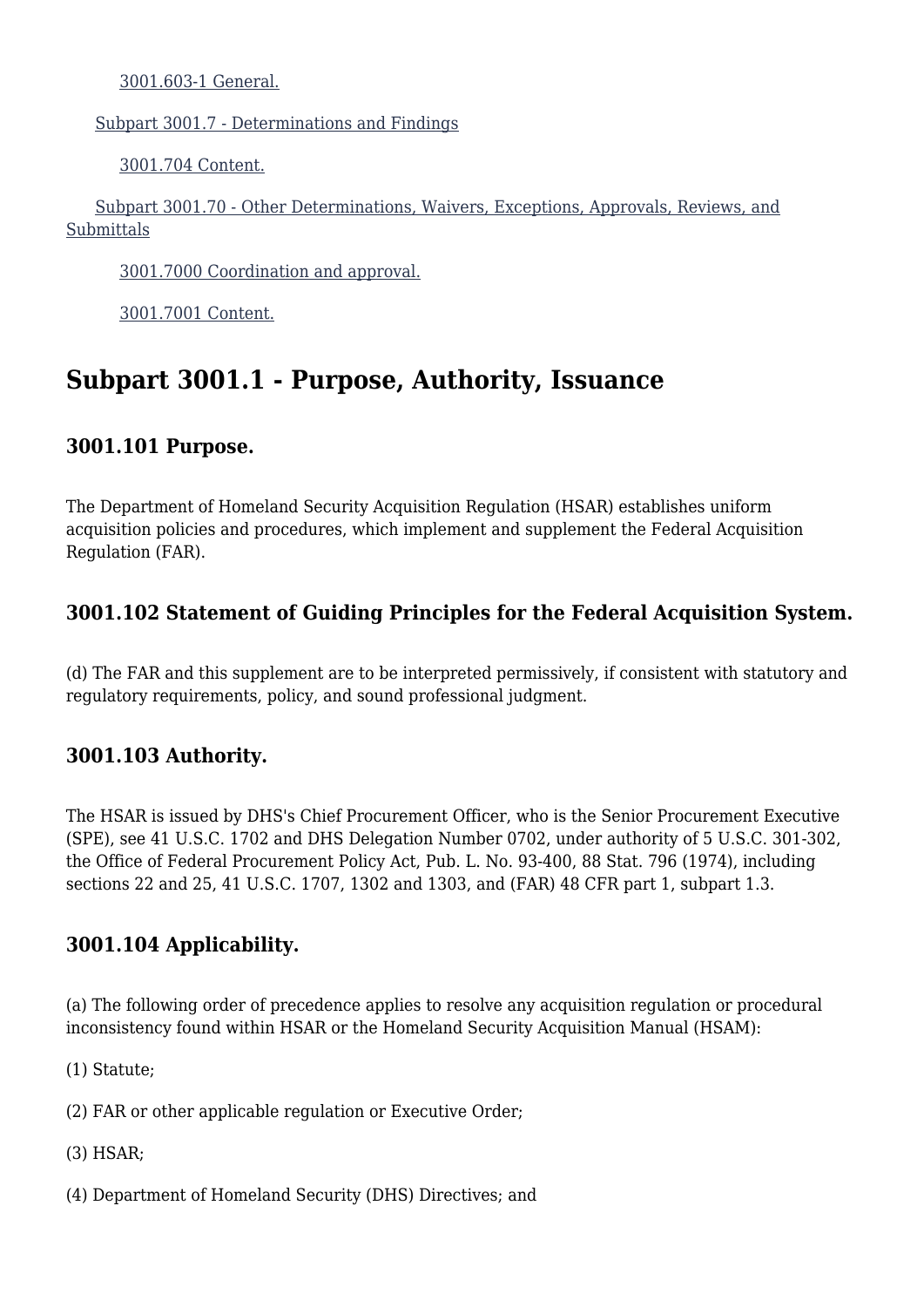(5) HSAM.

(b) The Transportation Security Administration (TSA) exception to this regulation is authorized by the Aviation and Transportation Security Act of 2001 (ATSA) (section 101(a) of Public Law 107-71, as implemented at section 114(o) of title 49) for contracts awarded by TSA pursuant to this ATSA authority. The Consolidated Appropriations Act of 2008, Public Law 110-161, Division E, Title V, section 568 eliminates ATSA section 114(o) effective June 23, 2008. Accordingly, TSA acquisitions initiated after June 22, 2008 are subject to 48 CFR Chapters 1 and 30.

(c) Contracts involving Non-Appropriated Fund Instrumentalities (NAFIs) must contain suitable dispute provisions and may provide for appellate dispute jurisdiction in the Civilian Board of Contract Appeals (CBCA). However, the contract must not attempt to confer court jurisdiction that does not otherwise exist.

(d) The FAR and HSAR may be followed, where feasible, for:

- (1) No-cost contracts;
- (2) Concession contracts; and
- (3) Contracts on behalf of NAFIs entered into by appropriated fund contracting officers.

#### **3001.105 Issuance.**

#### **3001.105-1 Publication and code arrangement.**

- (a) The HSAR is published in:
- (1) The Federal Register and
- (2) Cumulated form in the Code of Federal Regulations (CFR).

#### **3001.105-2 Arrangement of regulations.**

(a) General. The HSAR, which encompasses both Department-wide and Component-unique guidance, conforms to the arrangement and numbering system prescribed by (FAR) 48 CFR 1.105-2. Guidance that is unique to a Component contains the organization's acronym or abbreviation directly following the title. The following acronyms and abbreviations apply:

DHS Management (MGMT), including the Office of Procurement Operations (OPO) and the Office of Selective Acquisitions (OSA);

Federal Emergency Management Agency (FEMA);

Federal Law Enforcement Training Center (FLETC);

Transportation Security Administration (TSA);

U.S. Coast Guard (USCG);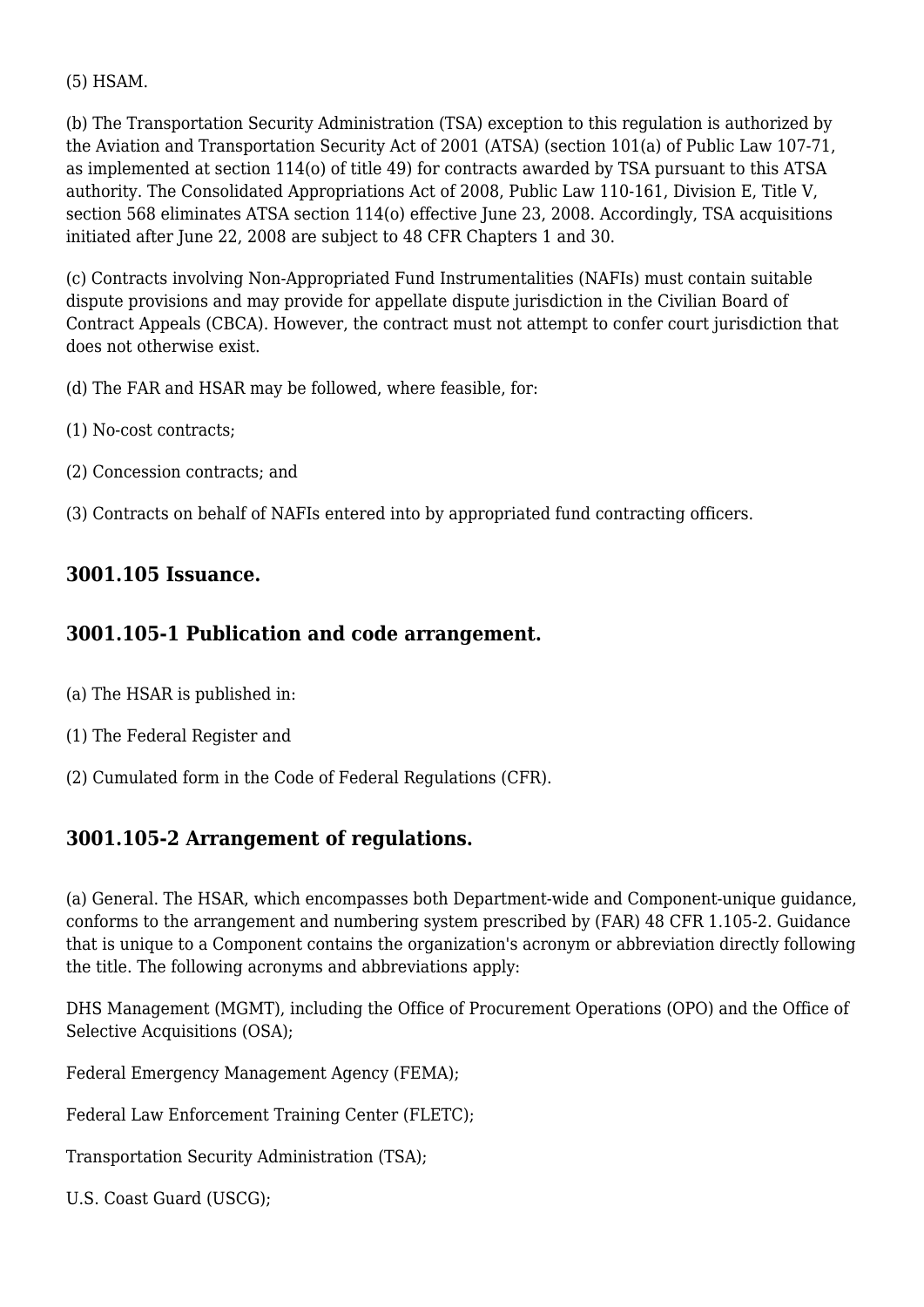U.S. Customs and Border Protection (CBP);

U.S. Immigration and Customs Enforcement (ICE); and

U.S. Secret Service (USSS).

#### **3001.105-3 Copies.**

Official versions of the HSAR are available in the Code of Federal Regulations, as supplemented and revised from time to time by the Federal Register, both of which are available from the Government Printing Office in paper and electronic form. The HSAR is also available in electronic form at *[http://www.dhs.gov.](http://www.dhs.gov)* A convenient but unofficial up-to-date version of the HSAR is also available from the Government Printing office at *[http://www.gpoaccess.gov/ecfr/index.html.](http://www.gpoaccess.gov/ecfr/index.html)* The Homeland Security Acquisition Manual (HSAM), which complements the HSAR, can also be found at *[http://www.dhs.gov.](http://www.dhs.gov)*

#### **3001.106 OMB Approval under the Paperwork Reduction Act.**

(a) The Office of Management and Budget (OMB) has assigned the following control numbers that must appear on the upper right-hand corner of the face page of each solicitation, contract, modification, and order:

OMB Control No. 1600-002 (Contract related forms)

OMB Control No. 1600-005 (Offeror submissions)

OMB Control No. 1600-003 (Contractor submissions)

OMB Control No. 1600-004 (Protests)

(b) OMB regulations and OMB's approval and assignment of control numbers are conditioned upon not requiring more than three copies (including the original) of any document of information. OMB has granted a waiver to permit the Department to require up to eight copies of proposal packages, including proprietary data, for solicitations, provided that contractors who submit only an original and two copies will not be placed at a disadvantage.

## **Subpart 3001.3 - Agency Acquisition Regulations**

#### **3001.301 Policy.**

(a)

(1) The HSAR is issued for Departmental guidance according to the policy cited in (FAR) 48 CFR 1.301. The HSAR establishes uniform Department of Homeland Security policies and procedures for all acquisition activities within the Department of Homeland Security. Component supplemental acquisition regulations to be inserted in the HSAR as a HSAR supplement regulation must be reviewed and approved by the Chief Procurement Officer (CPO) before the CPO authorizes and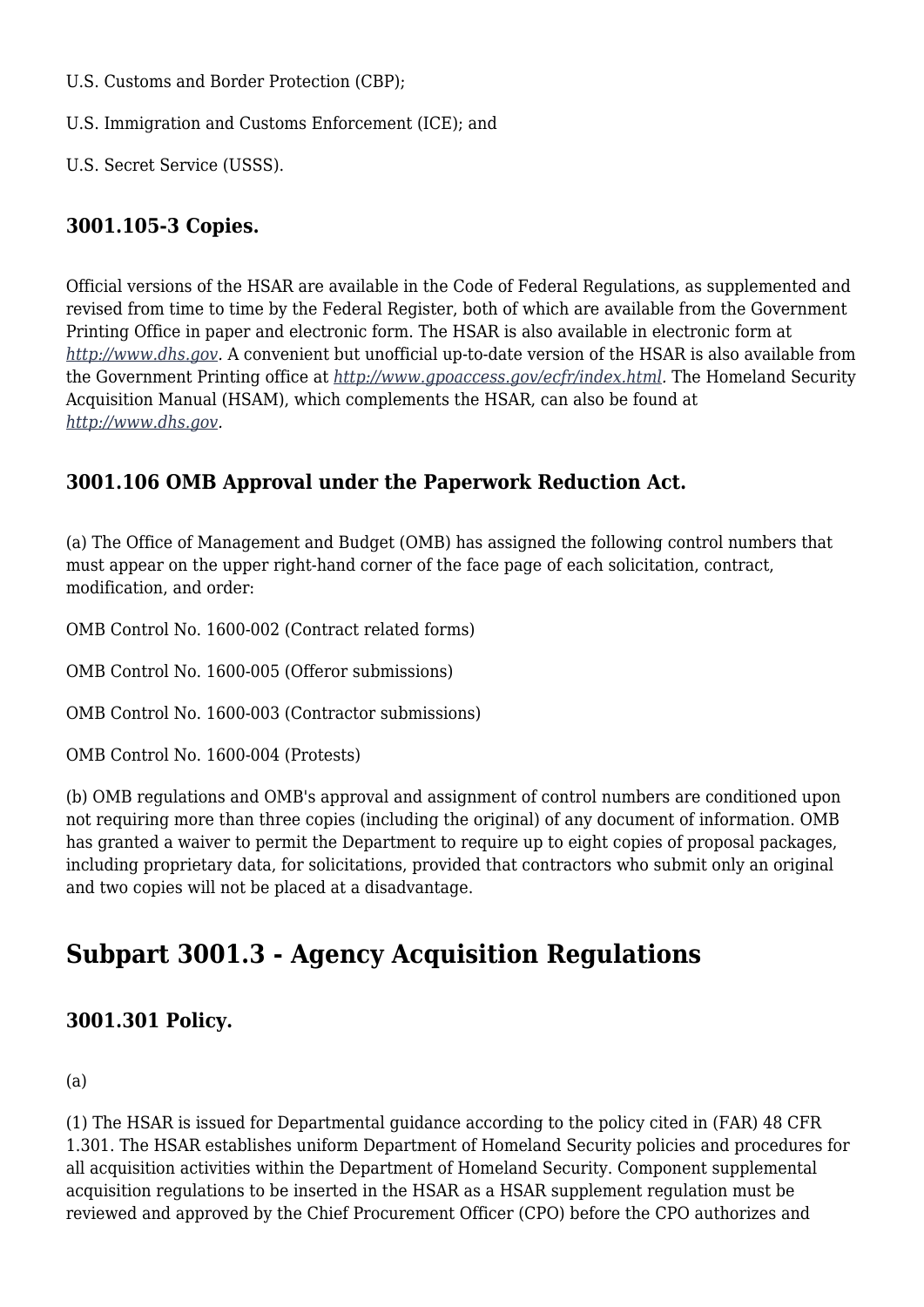submits the proposed content for publication in the Federal Register under (FAR) 48 CFR part 1, subparts 1.3 and 1.5.

(2)

(i) The CPO is authorized to issue internal agency guidance at any organizational level. Departmentwide procedures are contained in the HSAM. The HCA may implement internal procedures or supplement the FAR, HSAR, or HSAM as provided in HSAM [3001.3](https://origin-www.acquisition.gov/%5Brp:link:hsar-part-3001%5D#Subpart_3001_3_T48_702822). The HCA may issue procedures or delegate this authority to any organizational level deemed appropriate. Component procedures may be more restrictive or require higher approval levels than those permitted by the HSAM, unless otherwise specified.

(ii) Individuals granted authority in the HSAR may delegate that authority, unless the FAR or HSAR specifically state that the authority is not delegable.

(b) The Under Secretary of Management established procedures through Management Directive (MD) 0490.1, entitled *Federal Register Notice and Rules,* to ensure that agency acquisition regulations are published for comment in the Federal Register in conformance with FAR procedures at (FAR) 48 CFR subpart 1.5.

#### **3001.301-70 Amendment of HSAR.**

(a) Requests for changes to the regulation may be recommended by DHS personnel, other Government agencies, or the public. Change requests are to be submitted in the following format to the Department of Homeland Security, Attn: Office of the Under Secretary of Management, Chief Procurement Officer, Washington, DC 20528.

(1) *Problem:* Succinctly state the problem(s) created by current HSAR requirements or processes and describe the factual or legal reasons for requesting a regulatory change.

(2) *Recommendation:* Identify the recommended change by using the current language and lining through the words to be deleted and inserting proposed language in brackets. If the change is extensive, deleted language may be displayed by forming a box with diagonal lines connecting the corners.

(3) *Discussion:* Explain why the change is necessary and how the change will solve the problem. Address any cost or administrative impact on Government activities, offerors, and contractors. Provide any other helpful information and documents such as statutes, legal decisions, regulations, reports, etc.

(4) *Point of Contact:* Provide a point of contact for answering questions regarding the recommendation, along with a telephone number, e-mail or other method of reaching the contact.

(b) The HSAR is maintained by the CPO through the HSAR/HSAM change process (i.e., input from various Components including representatives specifically designated to formulate Departmental acquisition policies and procedures).

(1) Homeland Security Acquisition Circular (HSAC). HSAC (see (HSAR) 48 Chapter [3001.301-72](https://origin-www.acquisition.gov/%5Brp:link:hsar-part-3001%5D#Section_3001_301_72_T48_70282214)) will be used to amend (HSAR) 48 Chapter 30.

(2) HSAR Notices will be issued (with a specified expiration date) when interim guidance is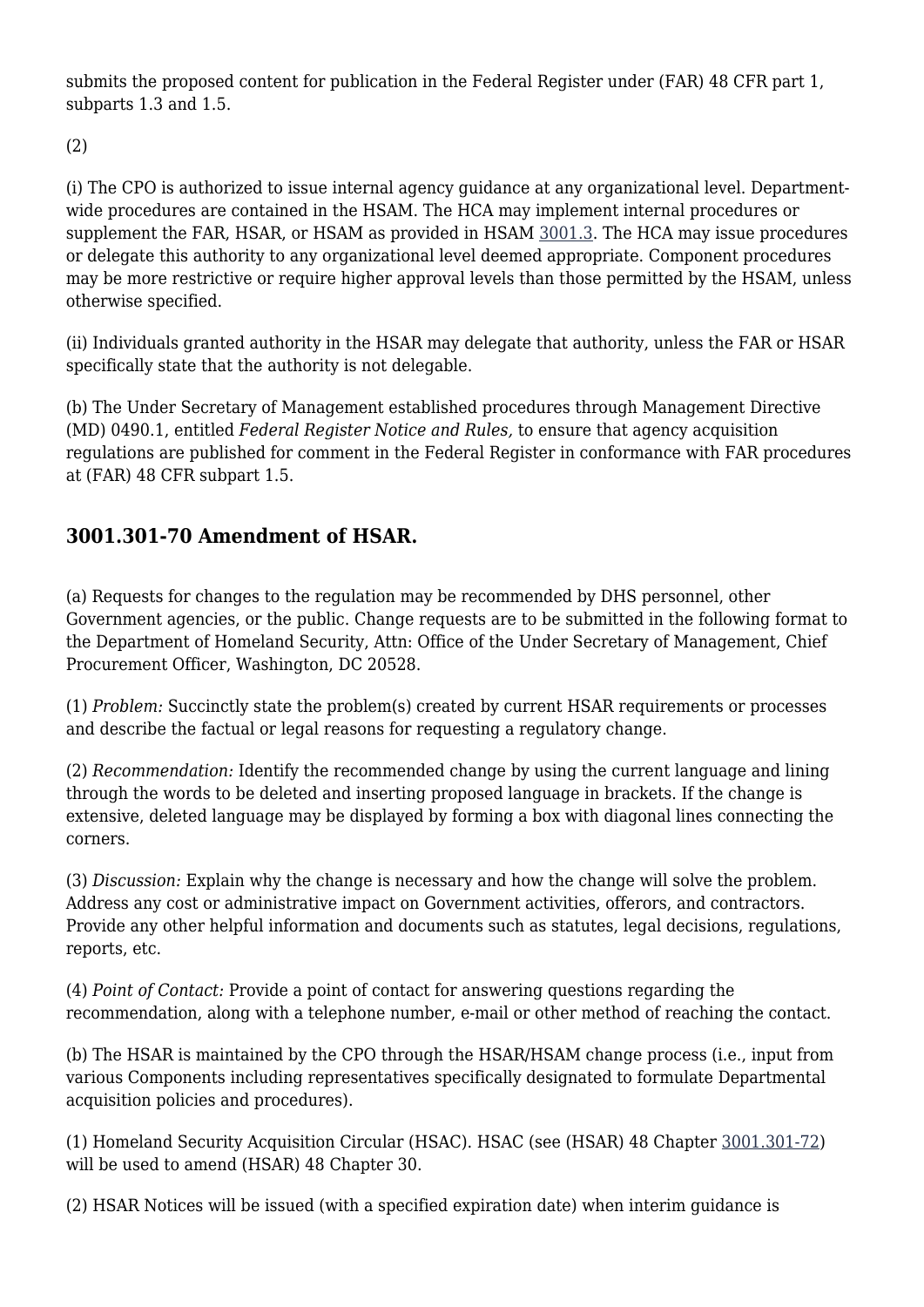necessary under any of the following circumstances:

(i) To promulgate, as rapidly as possible, selected material in a general or narrative manner, in advance of a HSAC issuance;

(ii) To disseminate other acquisition related information; or

(iii) To issue guidance that is expected to be effective for a period of 1 year or less.

#### **3001.301-71 Effective date.**

Unless otherwise stated:

(a) HSAR changes apply to solicitations issued on or after the effective date of the change;

(b) Contracting officers may, at their discretion, amend solicitations issued before the effective date to include HSAR changes, provided award of the resulting contract(s) will occur on or after the effective date of the change; and

(c) When required by law, contracting officers must modify existing contracts to include HSAR changes. Otherwise, and where feasible, contracting officers should consider using the Changes clause or other suitable authority, to modify existing contracts to include HSAR changes.

#### **3001.301-72 HSAC or HSAR Notice numbering.**

HSACs and HSAR Notices will be numbered consecutively on a fiscal year basis beginning with number "01" prefixed by the last two digits of the fiscal year (e.g., HSAR Notices 03-01 and 03-02 indicate the first two HSAR Notices issued in fiscal year 2003).

#### **3001.303 Publication and codification.**

(a) The HSAR is issued as chapter 30 of Title 48 of the CFR.

(1) The FAR numbering illustrations at (FAR) 48 CFR 1.105-2 apply to the HSAR.

(2) Coverage within HSAR 48 CFR chapter 30 is identified by the prefix "30" followed by the complete FAR cite which may extend downward to the subparagraph level (e.g., (HSAR) 48 CFR [3001.101\)](https://origin-www.acquisition.gov/%5Brp:link:hsar-part-3001%5D#Section_3001_101_T48_70282111).

(3) Coverage in HSAR chapter 30 that supplements the FAR will use part, subpart, section, and subsection numbers ending in "70" through "89". A series of numbers beginning with "70" is used for provisions and clauses (e.g., (HSAR) 48 CFR [3001.301-70\)](https://origin-www.acquisition.gov/%5Brp:link:hsar-part-3001%5D#Section_3001_301_70_T48_70282212).

(4) Coverage in HSAR 48 CFR chapter 30, other than that identified with a "70" or higher number, which implements the FAR uses the identical number sequence and caption of the FAR segment being implemented which may extend downward to the subparagraph level. Subparagraph numbers/letters may not be shown as sequential, but may be shown by the specific paragraph/subparagraph implemented from the FAR (e.g., (HSAR) 48 CFR [3003.301](https://origin-www.acquisition.gov/%5Brp:link:hsar-part-3003%5D#Section_3003_301_T48_70284311) contains subparagraphs (a) and (b) because only these subparagraphs, correlating to FAR, are being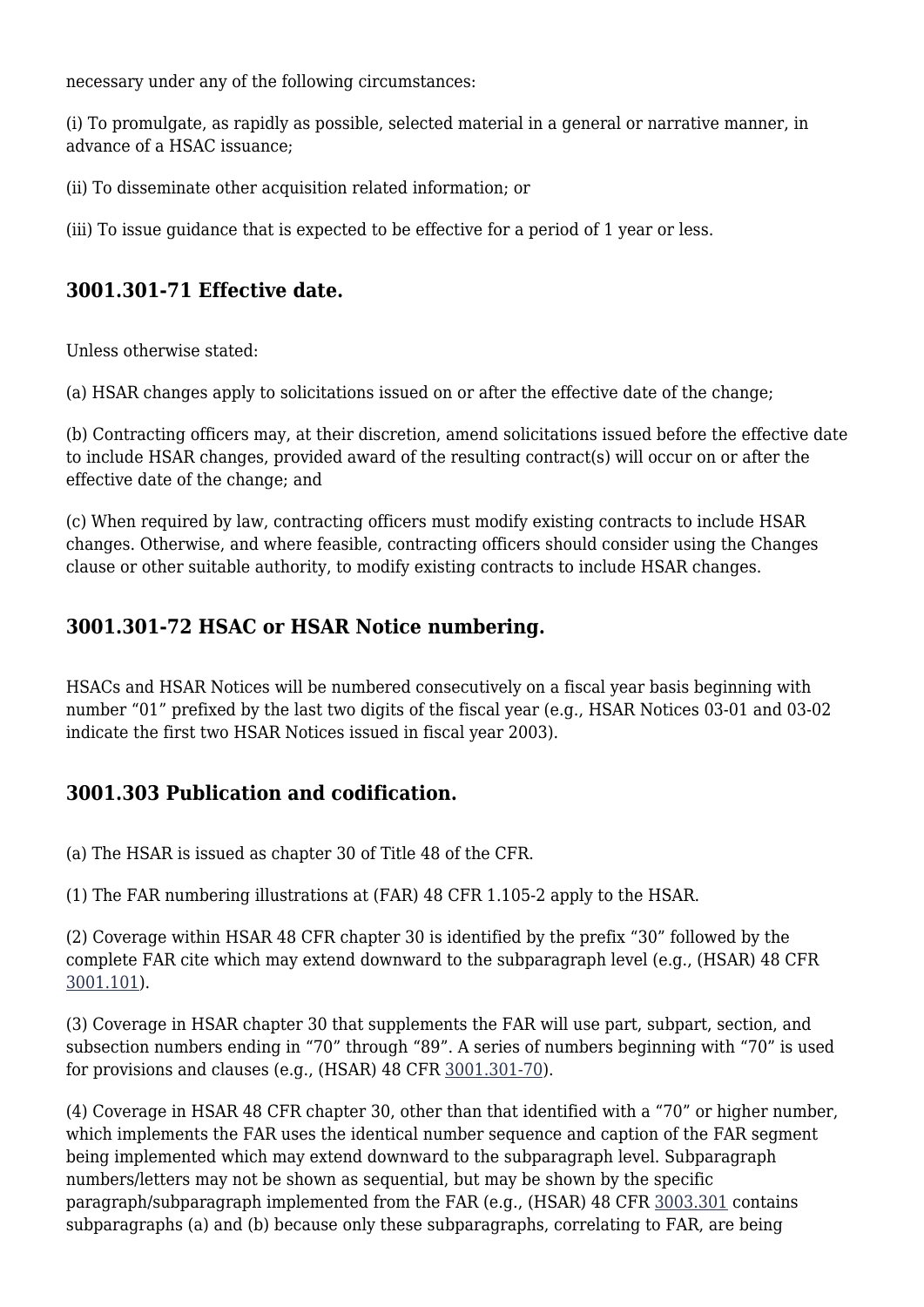supplemented by (HSAR) 48 CFR chapter 30).

(5) *Component-unique guidance.* Supplementary material for which there is no counterpart in the FAR or HSAR shall be identified using chapter, part, subpart, section, or subsection numbers of "90" and up (e.g., the U.S. Coast Guard's acronym is "USCG"; an USCG-unique clause pertaining to "Inspection and/or Acceptance" would be designated "USCG 3052.246-90").

(6) References and citations. Cross references to the FAR in the HSAR will be cited by "FAR" followed by the FAR numbered cite, and cross reference to the HSAM in the HSAR will be cited by "HSAM" followed by the HSAM numbered cite.

(7) Department/agency and Component supplements must parallel the FAR and HSAR numbering, except department/agency supplemental numbering uses subsection numbering of 90 and up, instead of 70 and up.

Table 1-1 - HSAR Numbering

| <b>FAR</b> | Is implemented as | Is supplemented as |
|------------|-------------------|--------------------|
| 19         | 3019              | 3019.70            |
| 19.5       | 3019.5            | 3019.570           |
| 19.501     | 3019.501          | 3019.501-70        |
| 19.501-1   | 3019.501-1        | 3019.501-170       |

#### **3001.304 Agency control and compliance procedures.**

(a) The HSAR is under the direct oversight and control of the Department of Homeland Security, Office of the Chief Procurement Officer (OCPO), which is responsible for evaluation, review, and issuance of all Department-wide acquisition regulations and guidance. Each HCA may supplement the HSAR with Component guidance. Supplementation should be kept to a minimum. Components proposing to issue regulatory supplements or use solicitation or contract clauses on a repetitive basis must obtain legal review by the Component's legal counsel and forward supplements to the CPO for concurrence prior to publication in the Federal Register.

(c) The CPO is responsible for evaluating all regulatory coverage in agency acquisition regulations to determine if the substance could apply to other agencies and to make recommendation for inclusion in the FAR.

### **Subpart 3001.4 - Deviations from the FAR and HSAR**

#### **3001.403 Individual deviations.**

Unless precluded by law, executive order, or other regulation, the HCA is authorized to approve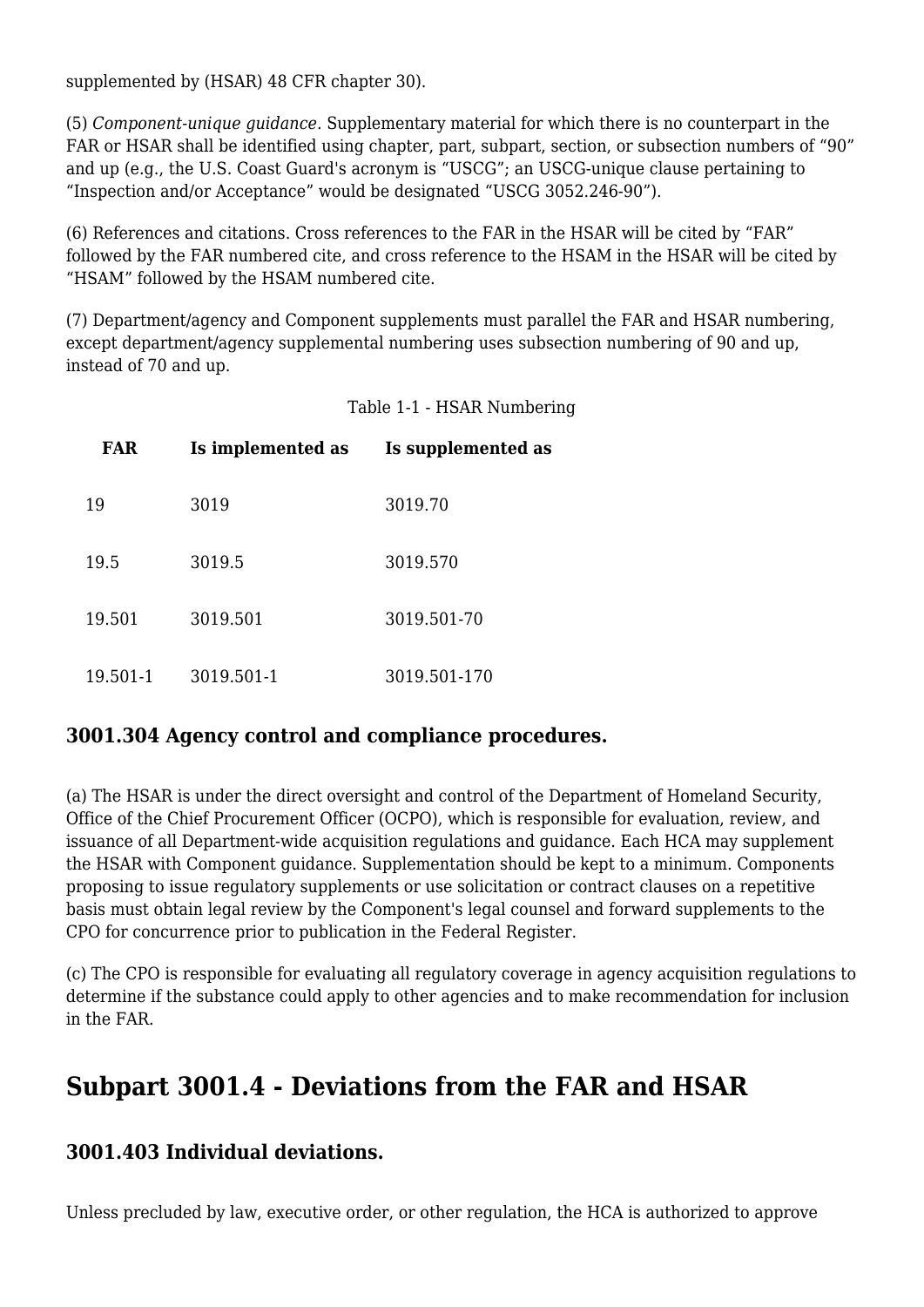individual deviation (except with respect to (FAR) 48 CFR 30.201-3, 30.201-4; the requirements of the Cost Accounting Standards board rules and regulations at 48 CFR chapter 99 (FAR appendix); and part 50). Submit requests per (HSAR) 48 CFR [3001.7000,](https://origin-www.acquisition.gov/%5Brp:link:hsar-part-3001%5D#Section_3001_7000_T48_70282611) including complete documentation of the justification for the deviations (*See* HSAM [3001.403](https://origin-www.acquisition.gov/%5Brp:link:hsar-part-3001%5D#Section_3001_403_T48_70282311)).

#### **3001.404 Class deviations.**

(a) Unless precluded by law, executive order, or other regulation, the CPO is authorized to approve FAR class deviations, except (FAR) 48 CFR 30.201-3, and 30.201-4 (the requirements of the Cost Accounting Standards Board); 48 CFR chapter 99 (FAR appendix); and part 50. Prior to authorizing a FAR class deviation, the CPO shall consult with the chairperson of the Civilian Agency Acquisition Council (CAA Council), unless the CPO determines that urgency precludes such consultation. FAR class deviation requests shall be submitted to the CPO per (HSAR) 48 CFR subpart [3001.70](https://origin-www.acquisition.gov/%5Brp:link:hsar-part-3001%5D#Subpart_3001_70_T48_702826) including complete documentation of the justification for the deviation, and the estimated number and type of contract actions affected. The CPO will transmit a copy of each approved FAR deviation to the FAR Secretariat.

## **Subpart 3001.6 - Career Development, Contracting Authority, and Responsibilities**

#### **3001.601 General.**

DHS Delegation Number 0200.1, Delegation to the Directorate of Management, delegates authority from the Secretary to the Under Secretary of Management to manage the acquisition function. DHS Delegation 0700, Delegation to the Chief Procurement Officer for Acquisition and Financial Assistance Management, delegates this authority from the Under Secretary of Management to the Chief Procurement Officer.

#### **3001.602 Contracting officers.**

#### **3001.602-3 Ratification of unauthorized commitments.**

DHS policy requires that acquisitions be made only by Government officials having authority to enter into such acquisitions. Acquisitions made by other than authorized personnel are contrary to Departmental policy and may be considered matters of serious misconduct on the part of an employee making an unauthorized commitment, and may result in disciplinary action being taken against an employee who makes an unauthorized commitment.

#### **3001.603 Selection, appointment, and termination of appointment.**

#### **3001.603-1 General.**

Under DHS Delegations, the Heads of the Contracting Activity (HCA), with authority to redelegate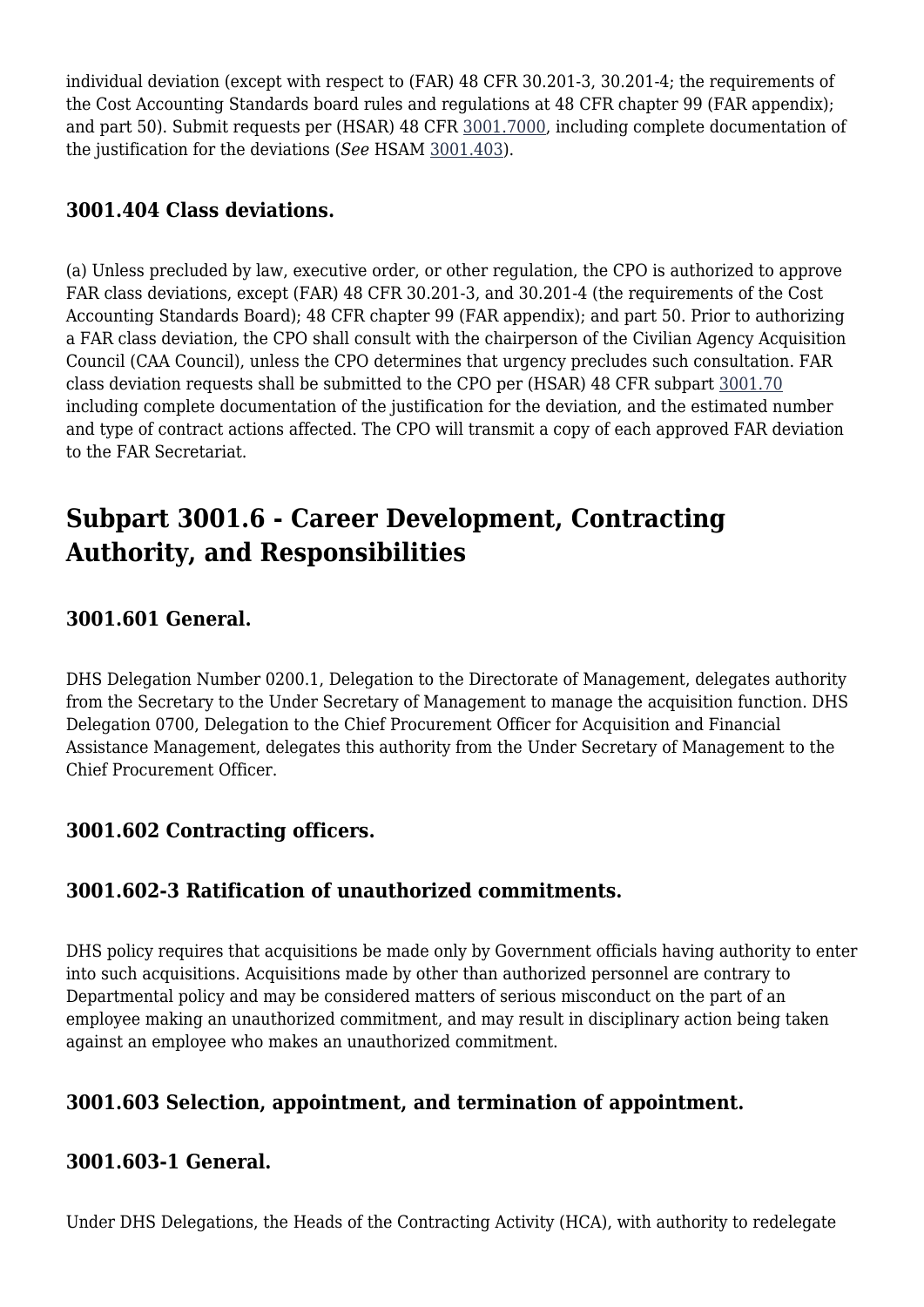no lower than the Chief of the Contracting Office (COCO), are authorized to select and appoint contracting officers and terminate their appointment.

## **Subpart 3001.7 - Determinations and Findings**

#### **3001.704 Content.**

The following format shall be used for all determinations and findings (D&Fs), unless otherwise specified in the FAR or the HSAR. The contracting officer is responsible for preparing D&Fs, and requirements and technical personnel are responsible for the accuracy and adequacy of the supporting factual information, which shall be furnished to the contracting officer.

Insert specific information indicated in brackets.

Determination and Findings

Under [*insert citation for appropriate statutory and/or regulatory basis for D&F*], the Department of Homeland Security, [*insert contracting activity*], is granted authority to [*insert nature and/or description of the action being approved*].

Findings

[*Findings that detail the particular circumstances, facts, or reasoning essential to support the determination.*]

Determination

[*A determination, based on the findings, that the proposed action is justified under the applicable statute or regulation.*] [*Expiration date of the D&F, if required.*]

[*Signature of authorized official*]

Name and Title

[month, day, and year]

Date

### **Subpart 3001.70 - Other Determinations, Waivers, Exceptions, Approvals, Reviews, and Submittals**

#### **3001.7000 Coordination and approval.**

*Documents requiring CPO approval.* Requests shall be prepared in writing by the contracting officer and submitted through the HCA to the CPO for approval.